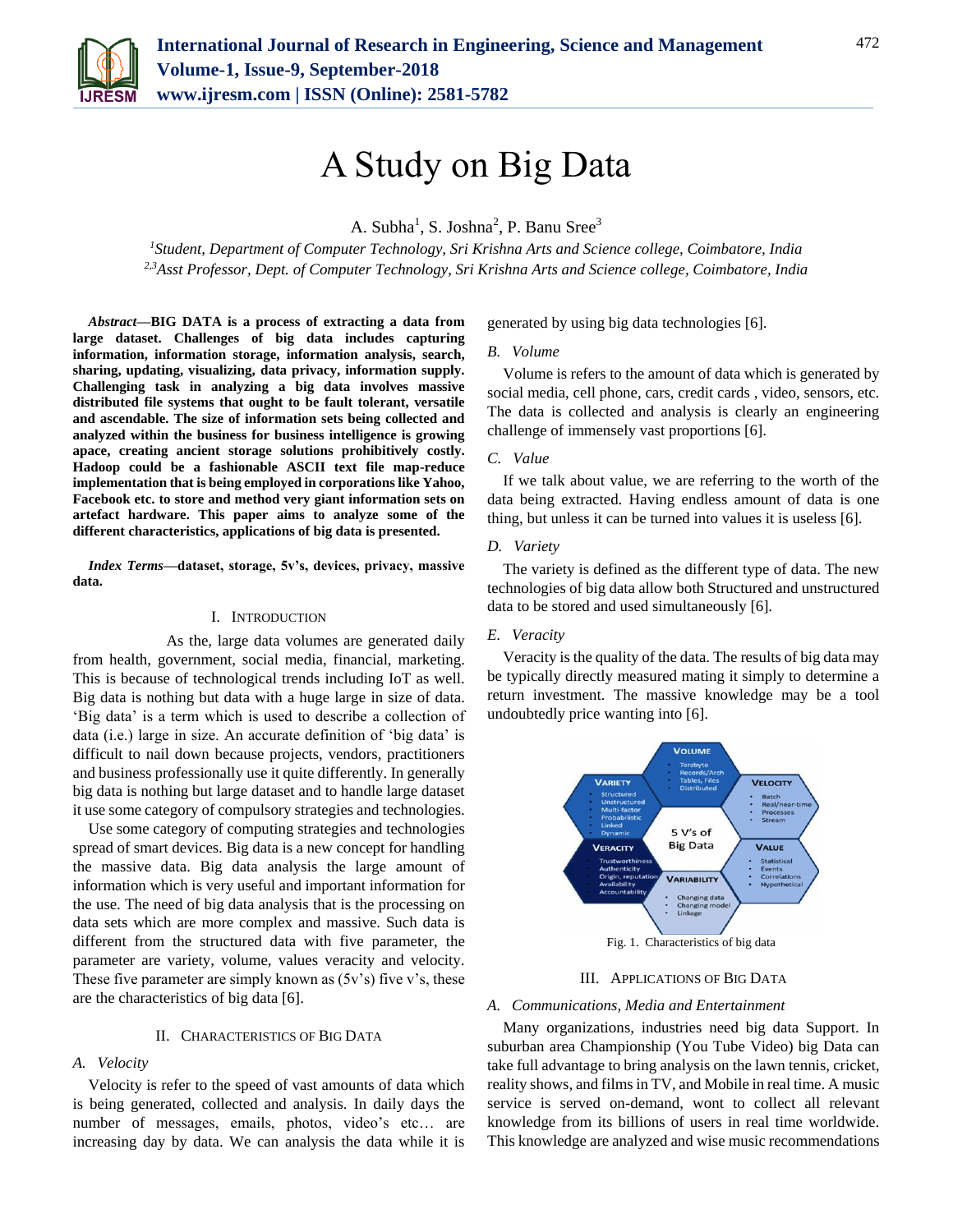

to individual users [1], [2].

# *B. Financial Industry*

All the monetary trade can pay the cash to require to use of data, to form higher profi Hadoop is getting used in the trade for sentiment analysis, prophetical analysis, and the monetary trades [1].

# *C. Supply Chain, Logistics and Industrial Engineering*

Companies are using telematics and big data to contour transport fleets and the way they will improve fuel usage and routes. Union Pacific Railroad use thermometers, microphones, and ultrasound to capture information concerning their engines and send it for analysis to spot instrumentality in danger for failure [1].

# *D. Education*

By victimization big data, students have deployed a learning and management systems. Manipulating this situation once the student or school logs on to the their portal or system, it'll show the small print concerning their operating hours and pages [1], [2].



Fig. 2. Applications of big data

# IV. BENEFITS OF BIG DATA

# *A. Cost Savings*

Some tools of big data like Hadoop and Cloud-Based Analytics will bring value benefits to business once massive amounts of information area unit to be keep and these tools additionally facilitate in characteristic additional economical ways that of doing business[3], [4].

# *B. Time Reductions*

The high speed of tools like Hadoop and in-memory analytics will simply establish new sources information that helps businesses analyzing data straight off and build fast choices supported the learnings[3], [4].

# *C. Fraud Detection*

Fraud is detected the instant it happens and correct measures is taken to limit the injury. The financial world is extremely enticing for criminals. With a time period safeguard system, tries to hack into your organisation area unit notified instantly [3], [4].

# *D. Control Online Reputation*

Big data tools will do sentiment analysis. Therefore, you'll get feedback concerning UN agency is oral communication what concerning your company. If you wish to observe and improve the web presence of your business, then, big data tools will facilitate this [3], [4].

## V. CONS OF BIG DATA

## *A. Storage Issues*

Storage is extremely complicated," Robinson says. And indeed, not solely will it entail managing capability and determining the most effective assortment and retrieval ways, it additionally means that synching with each the IT and also the business groups and listening to complicated security and privacy problems [7].

#### *B. Management Issues*

The most troublesome downside in big data is management is economical organization, administration and governance of information sets. we'd like to follow protocols for making certain knowledge accuracy and validity. Finding outliers could be a major task of the information qualification [7].

## *C. Processing Issues*

For process big data, timeliness is a vital purpose to be thought of. We tend to need data processing and new analytic algorithms for ensuing unjust data. Data processing techniques that currently directly apply for intra-node similarly, which suggests hardware resources appreciate processor caches and processors memory channels area unit shared across one node. There are a unit several things wherever the results of the analysis is needed forthwith [7].



Fig. 3. Pros and Cons of big data

#### VI. CHALLENGES OF BIG DATA

Big data investigation desires different types of stages that incorporate info acquaint, information extraction and cleanup, info combination, conglomeration and illustration, inquiry process, info demonstrating and examination, understanding. Each of above had challenges pertinent with non-uniformity, scale, timeliness, multifarious nature and protection [8].

# *A. Heterogeneity*

Big information regarding the large and an oversized quantity of resources; this suggests a distinct sort of information